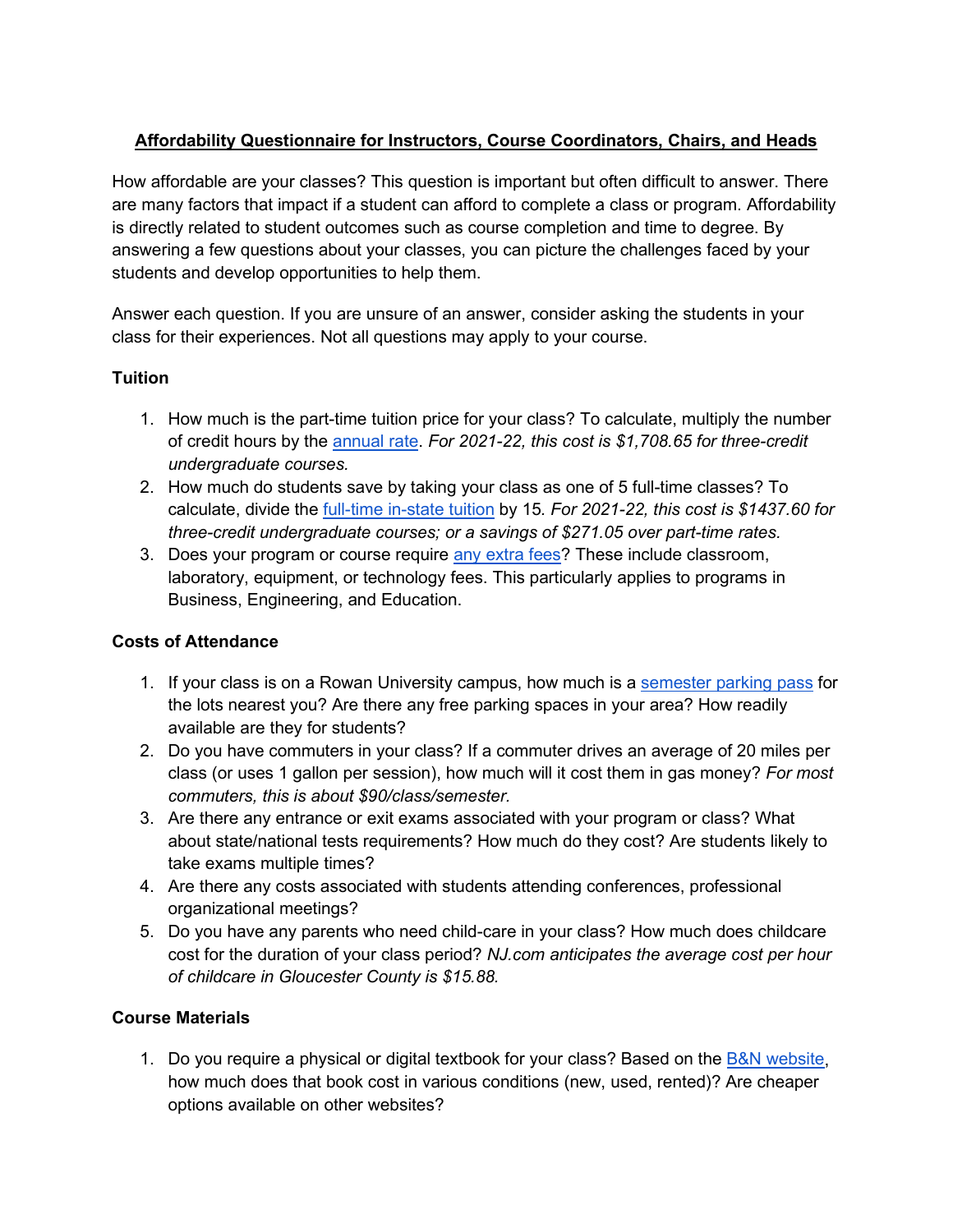- 2. Did you make your textbook available for free anywhere on campus (such as Library [Course Reserves\)](https://www.lib.rowan.edu/campbell/find/course-reserves) or online? How do you communicate this availability with students?
- 3. Do you require students to purchase digital access to online resources? How much does this cost? Do students gain or lose access to it on a certain date?
- 4. What other resources are students expected to pay for over the semester? Field trips? Equipment? Printing? Are these expenses standard across all students or personalized based on their work? Are these expenses communicated and predicted at the beginning of the semester?

# **Scholarships, Grants, and other Funding Opportunities**

- 1. Does your college or department offer scholarships to students? What percentage of students receive them? How much does the average student receive?
- 2. How does your college or department communicate funding opportunities with students? Are current communication strategies effective?
- 3. Do you share other funding sources (such as industry opportunities) with students? How do you communicate these?

### **Considerations for Departments and Colleges**

- 1. How do the financial costs associated with your program connect to the program's missions and vision? Any gaps? Disconnects?
- 2. If a student is unable to afford a class-related fee, what resources are available to help?
- 3. Is there a clearly-identified person who students can turn to for help or for questions about affordability in your program?
- 4. How are instructors supported when making affordability-minded changes to courses?
- 5. Are financially at-risk students identified early enough to provide resources and assistance that can change their success? What processes or strategies does your program use to identify students who may need additional financial support?
- 6. How does your program define "affordability" or "adequate financial support?"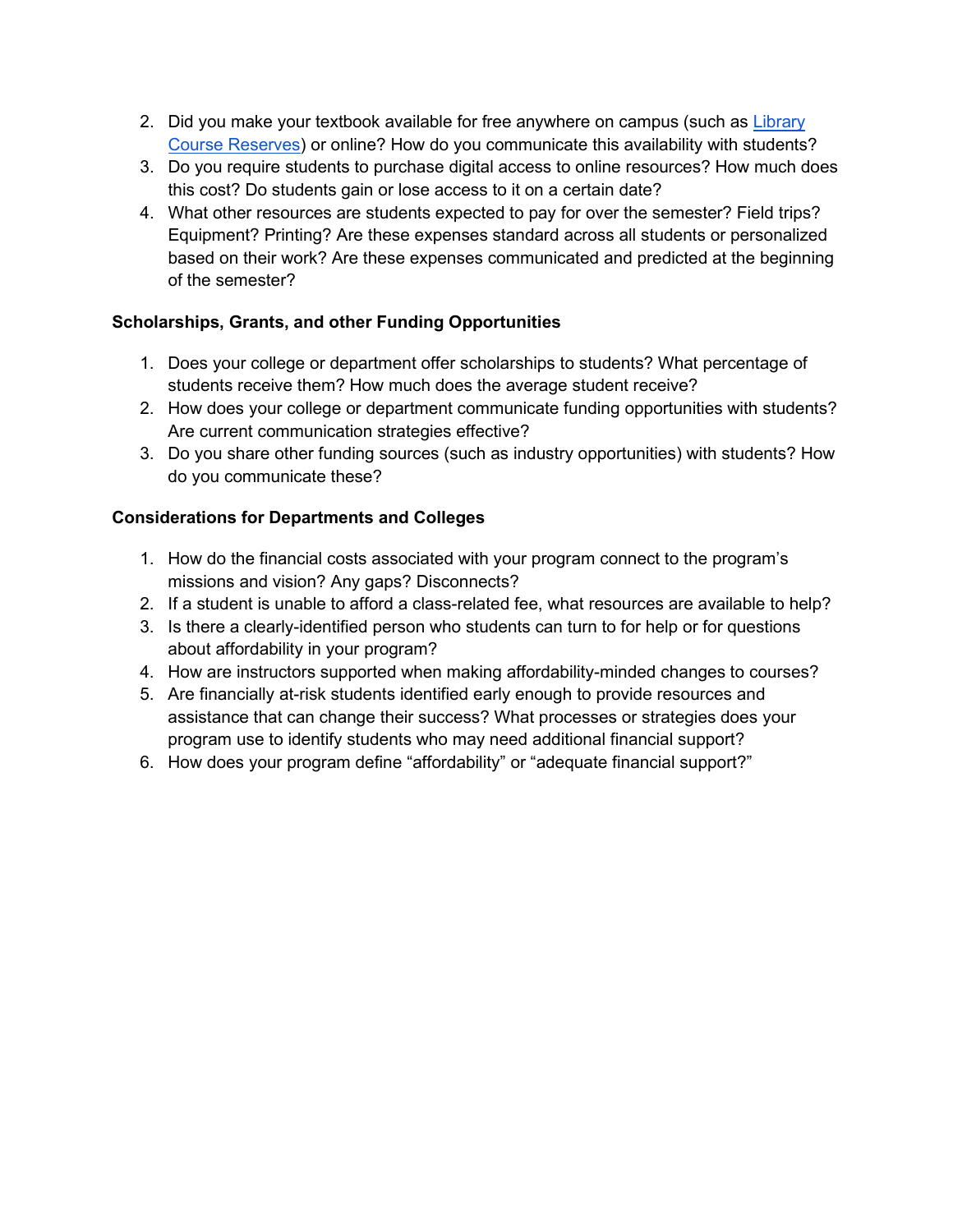#### **Interpreting your results**

Now that you've completed your audit, here are a few steps you can take to interpret the results and use them for meaningful reflection on the costs associated with your class or program.

- 1. Share your results. Meet with other instructors to discuss how your costs compare to each other. Are there ways to reduce costs such as sharing a textbook across sequential courses?
- 2. Look for opportunities to reduce costs. For example, consider helping students find cheaper textbooks or working with the publisher to reduce the cost of digital access fees.
- 3. Communicate early and effectively. Share information with students so they can plan on upcoming costs or deadlines early or before the semester.
- 4. Analyze your results using the resources below:

### **Tuition**

Because tuition is set by the University, it is difficult to control this cost as an instructor. However, you can help communicate ways students can reduce their tuition.

- 1. Add FAFSA or university scholarship [deadlines](https://sites.rowan.edu/financial-aid/dates-deadlines.html) to your syllabus or Canvas so students remember to apply for financial aid.
- 2. Encourage students to use ["15 to Finish"](https://sites.rowan.edu/student-success/advising/current-students/course-registration-tips.html) which maximizes their savings and reduces the time to degree.
- 3. Flag students in **RSN (Starfish)** who are at risk of failing or needing to repeat the class early in the semester.

#### **Costs of Attendance**

Again, these are often outside your control, but there are some ways you can help students anticipate these costs.

- 1. Help students anticipate the costs of exit or industry exams required by your program. Post information about them on Canvas or go over them in class.
- 2. Discuss parking with students when reviewing the syllabus. Explain the costs of nearby lots. Encourage students to move their cars during the mid-class break during 3-hour classes if using non-Rowan parking garages with free-parking windows.
- 3. Give students time to meet with other commuters to see if there are ways to carpool.
- 4. Share information about [reduced-cost and free](http://education.rowan.edu/_docs/ffceveningapp.pdf) childcare options.
- 5. Provide contact information for [emergency funds](https://sites.rowan.edu/deanofstudents/forms/emergencyfunds.html#:%7E:text=The%20Student%20Emergency%20Fund%20was,a%20degree%20from%20Rowan%20University.) distributed through the Dean of Students.

# **Course Materials**

The cost of course materials can change each semester. Re-assess these costs often.

1. Consider switching to an [Open Educational Resource](https://libguides.rowan.edu/oer) (OER) or create your own class materials using a [TAP Grant.](https://sites.rowan.edu/student-success/tap/index.html)